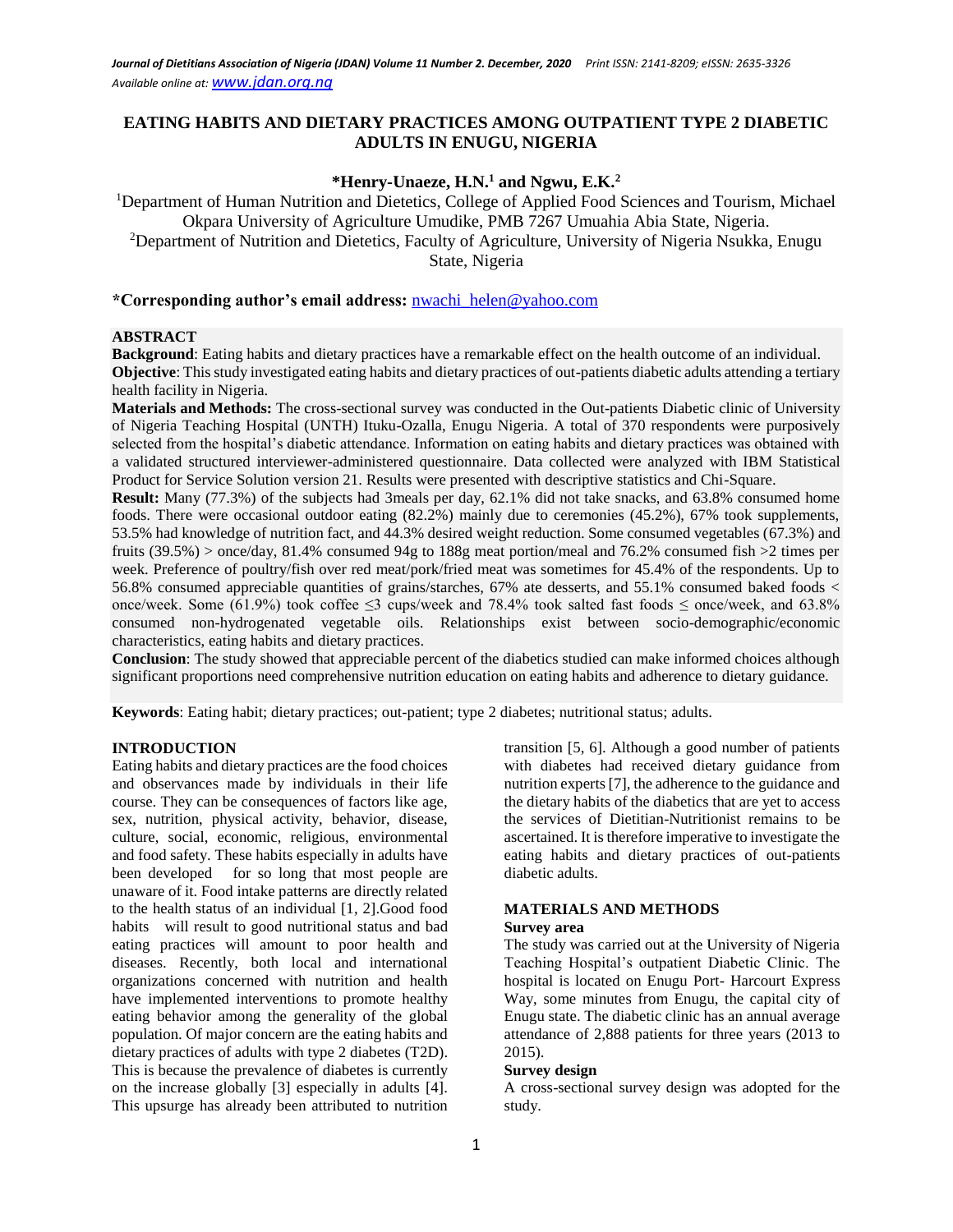#### **Population of the study**

The previous (2013 to 2015) years' annual average (2,888) attendance of diabetics at UNTH made up the population size for the study.

#### **Sample selection**

The sample size was calculated using the formula  $n =$  $N / 1 + N$  (e)<sup>2</sup>. Where n = sample size, N = population size,  $1 = constant$ ,  $e = marginal error (0.05)$  Source: Yamane, 1967. N =  $2888/1 + 2888(0.05)^2 = 351$ . Five (5) percent attrition provided an additional 17.55 to the total for possible drop out  $(351 + 17.55 = 368.55 = 369$ approximated to 370).

### **Ethical approval/Inform consent**

Ethical clearance was obtained from the hospital's Health Ethics Committee. Patients that participated in the study were duly informed and their consent obtained.

## **Data collection**

### **Questionnaire**

A validated interviewer-administered structured questionnaire was used to obtain information on Meal frequency and forms; snacking and home food consumption; reasons for outdoor eating, intake of food supplement, knowledge of nutrition fact, food types and quantities consumed by the respondents.

**Table 1: Eating Habit of the Respondents**

The reliability of the questionnaire was tested on diabetic adults attending Federal Medical Centre Umuahia, using Cronbach Alpha.

### **Statistical analysis**

Statistical Product for service solution (software) version 21 was used to analyze the data collected. Results were presented as frequencies, and percentages, chi-square was used to evaluate the relationship between socio-demographic/economic characteristics, eating habits and dietary practices.

### **RESULTS**

Eating habit is one of the indicators of dietary practices (Table 1). Many (77.3%) of the respondents had 3 meals /day, 11.9% had more than 3meals /day and as many as 10.8% had 1 to 2 meals /day. An appreciable percentage (62.1%) did not consume between meals. Many (63.8%) of the respondents cooked their meals from the scratch, 66.7% ate foods prepared by other people less frequently (< once a week) and 57.3% consumed home meals  $\geq$  3 times/week. Although a majority (82.2%) of them ate out, 57% ate out less frequently (less than once a week) and 17.8% did not consume fast foods.

| Table 1. Earling Habit of the Kespondents<br><b>Variables</b> | Frequency $(\% )$ n=370 |
|---------------------------------------------------------------|-------------------------|
| No of meals/day                                               |                         |
| 1 to 2 meals/day                                              | 40(10.8)                |
| 3 meals/day                                                   | 286 (77.3)              |
| $>3$ meals/day                                                | 44 (11.9)               |
| <b>Between meal consumption</b>                               |                         |
| N <sub>0</sub>                                                | 230(62.1)               |
| Yes                                                           | 140 (37.9)              |
| Meal cooking from scratch                                     |                         |
| $<$ Once/week                                                 | 81 (21,9)               |
| 1 to 2 times/week                                             | 53 (14.3)               |
| $\geq$ 3 times/week                                           | 236 (63.8)              |
| Food prep* by another                                         |                         |
| $<$ once/week                                                 | 247(66.7)               |
| 1 to 2 times/week                                             | 66 (17,8)               |
| $\geq$ 3 times/week                                           | 57 (15.4)               |
| Home meal consumption                                         |                         |
| $< 1$ meal/week                                               | 79 (21.4)               |
| 1 to 2 meals/week                                             | 79 (21.4)               |
| $\geq$ 3 meals                                                | 212 (57.3)              |
| Eating out (fast food)                                        |                         |
| N <sub>0</sub>                                                | 66 (17.8)               |
| $<$ once/week                                                 | 211 (57.0)              |
| 1-2 times/week                                                | 47 (12.7)               |
| $\geq$ 3 times/week                                           | 46(12.4)                |

\*prep = prepared;  $L = low$ ;  $H = high$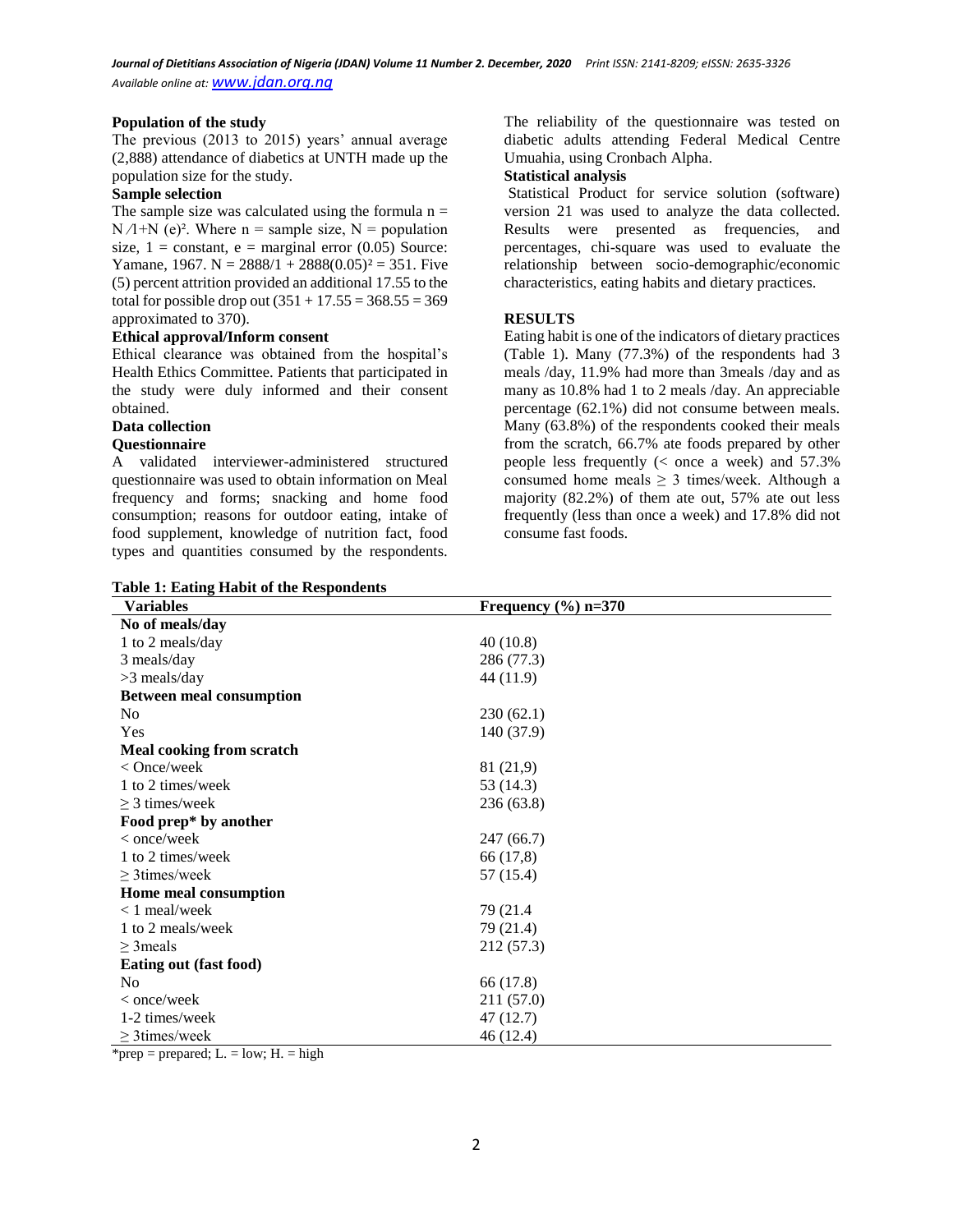Table 2 shows the dietary practices of the respondents. The main reason for eating out was ceremonies (45.2%). There were also busy schedule (20%) and far from home (19.5%). Many (67%) of them took food supplements  $\leq$  twice/week. Sixty percent read nutrition fact information and 53.5% had a good understanding of nutrition fact. Many (44.3%) desired weight reduction. Almost half (49.5%) of the respondents claimed they consumed adequate diet.

**Table 2: Dietary Practices of the Respondents**

| <b>Variables</b>                 | Frequency $(\% )$ n=370 |
|----------------------------------|-------------------------|
| <b>Reasons for eating out</b>    |                         |
| Busy schedule                    | 74 (20.0)               |
| Friends                          | 24(6.5)                 |
| Not at home                      | 72(19.5)                |
| Ceremonies                       | 167(45.2)               |
| None                             | 33(8.9)                 |
| Intake of food supplement        |                         |
| N <sub>0</sub>                   | 80.0 (21.7)             |
| $\leq$ twice/week                | 248 (67.0)              |
| 3 to 4 times/week                | 37(10.0)                |
| <b>Reading of nutrition fact</b> |                         |
| Yes (good understanding)         | 198 (53.5)              |
| Yes (poor understanding          | 24(6.5)                 |
| Rarely                           | 124(33.5)               |
| N <sub>0</sub>                   | 24(6.5)                 |
| Desirability of weight reduction |                         |
| No                               | 160(43.2)               |
| Yes                              | 164(44.3)               |
| Undecided                        | 46 (12.4)               |
| <b>Adequate diet consumption</b> |                         |
| Maintenance                      | 183 (49.5)              |
| Action                           | 86 (23.3)               |
| Preparation                      | 41(11.1)                |
| Contemplation                    | 20(5.4)                 |
| Pre-contemplation                | 40(10.8)                |

Fruit and vegetable consumption frequency of the respondents is presented in Table 3. An appreciable percentage (40%) of the respondents consumed vegetables 2 to 3 times /day,  $27.3\%$  consumed it  $> 4$ times/day. More than half (52.2%) consumed cruciferous vegetables < 5times/ day while as much as

40.2% had never consumed them at all. Many (60.5%) consumed fruits  $< 2$  times/day, 13% consumed it  $>3$ times/day, 26.5% consumed it 2 times/per day. A good number (62.7%) consumed citrus fruits less than 4times/week. As much as 23.2% did not consume orange-yellow fruits and vegetables.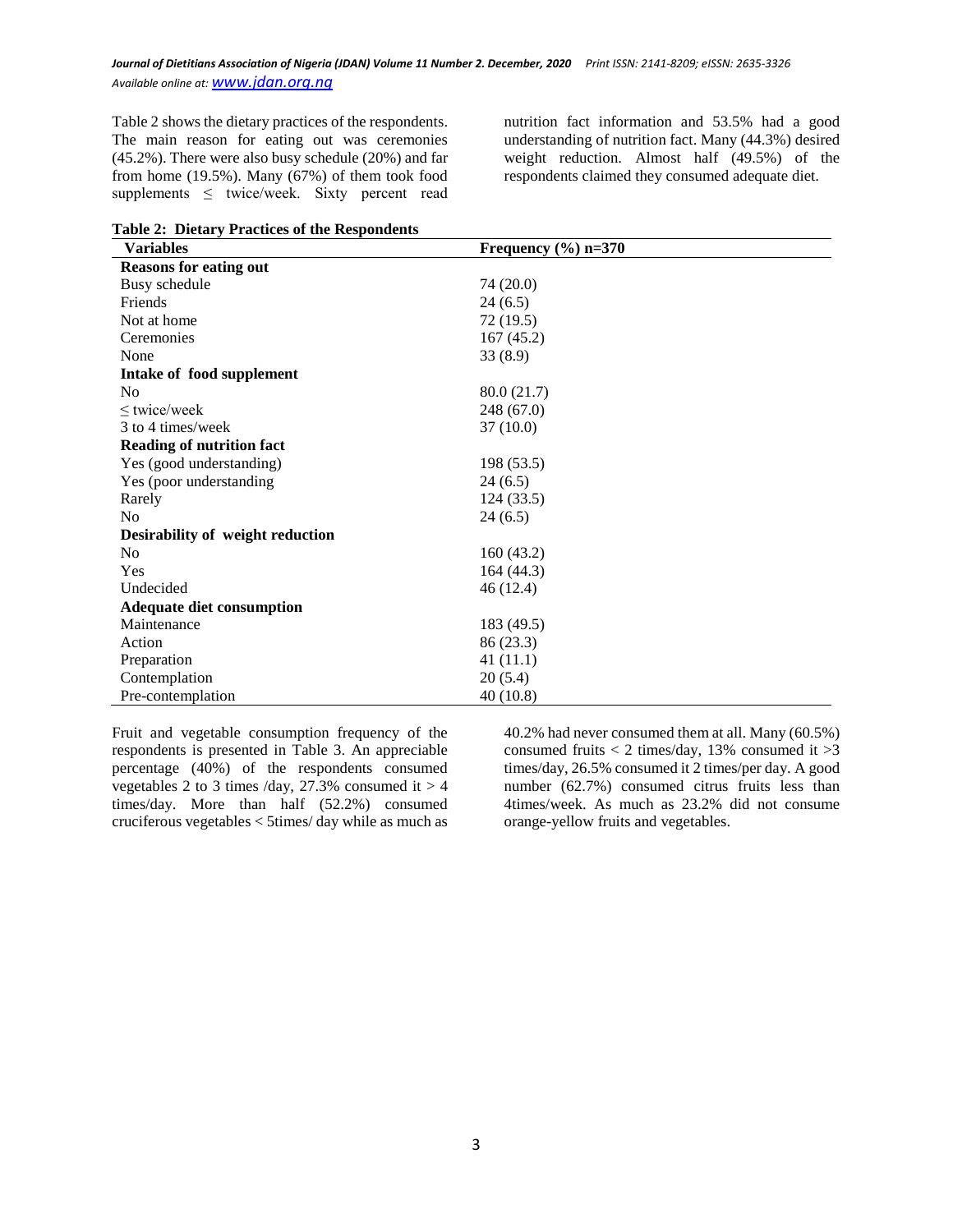| <b>Variables</b>                 | Frequency $(\% )$ n=370 |
|----------------------------------|-------------------------|
| <b>Vegetables consumption</b>    |                         |
| $>$ 4/day                        | 101(27.3)               |
| 2 to $3$ /day                    | 148 (40.0)              |
| $\langle 1/\text{day} \rangle$   | 121(32.7)               |
| Cruciferous vegetable            |                         |
| $<$ 5 times/week                 | 193 (52.2)              |
| $> 5$ times/week                 | 28(7.6)                 |
| Never                            | 149 (40.2)              |
| <b>Fruits</b>                    |                         |
| $\geq$ 3/day                     | 48 (13.0)               |
| $2$ /day                         | 98 (26.5)               |
| $< 2 \leq 1/day$                 | 224(60.5)               |
| <b>Citrus fruits</b>             |                         |
| $<$ 4 times/week                 | 232(62.7)               |
| $>$ 4 times/week                 | 34(9.2)                 |
| Never                            | 104(28.1)               |
| Orange-yellow fruits & vegetable |                         |
| $<$ 5 times/week                 | 236 (63.8)              |
| $> 5$ times/week                 | 48 (13.0)               |
| Never                            | 86 (23.2)               |

**Table 3: Fruit and Vegetable Consumption by the Respondents**

The respondents' consumption frequency of animal products is presented in Table 4. The meat portion per meal of majority (81.4%) of the respondents was between 95 to 190g, 6.5% ate >190g portion of meat per meal, while as much as 12.2% consumed less than 95g. More than half (52.4%) of the respondents consumed fatty meat less than once per week. Frequent consumption of chicken skin and visible fat on meat were by 14.1%. Many (74.9%) consumed whole egg 1to 2 times weekly, 16.2% did not consume egg at all. Many (76.2%) consumed fish more than 2 times per week, while 5.7% did not consume fish. The respondents' preference of poultry/fish over red

meat/pork/fried meat was 45.4% (sometimes), 34.6% (always) and 20% (never) respectively. Some (46.5%) consumed smoked meat/fish 2 to 3 times per week, 34.1% consumed it ≤ once/week, 4.1% did not consume smoked fish or meat. More than half (53.2%) ate barbecued foods ≤once/week, 22.7% ate it 2 to 3 times/week while 18.6% had never eaten barbecued foods. Many (68.4%) consumed milk and ice cream 1 to 2 times per week, 13.2% 3 to 4 times while 17.0% did not consume milk and ice cream. A majority  $(73.8\%)$  consumed  $< 2$  servings of dairy products/day; 16.2% 3 to 4 servings/day while as much as 10% did not consume dairy products at all.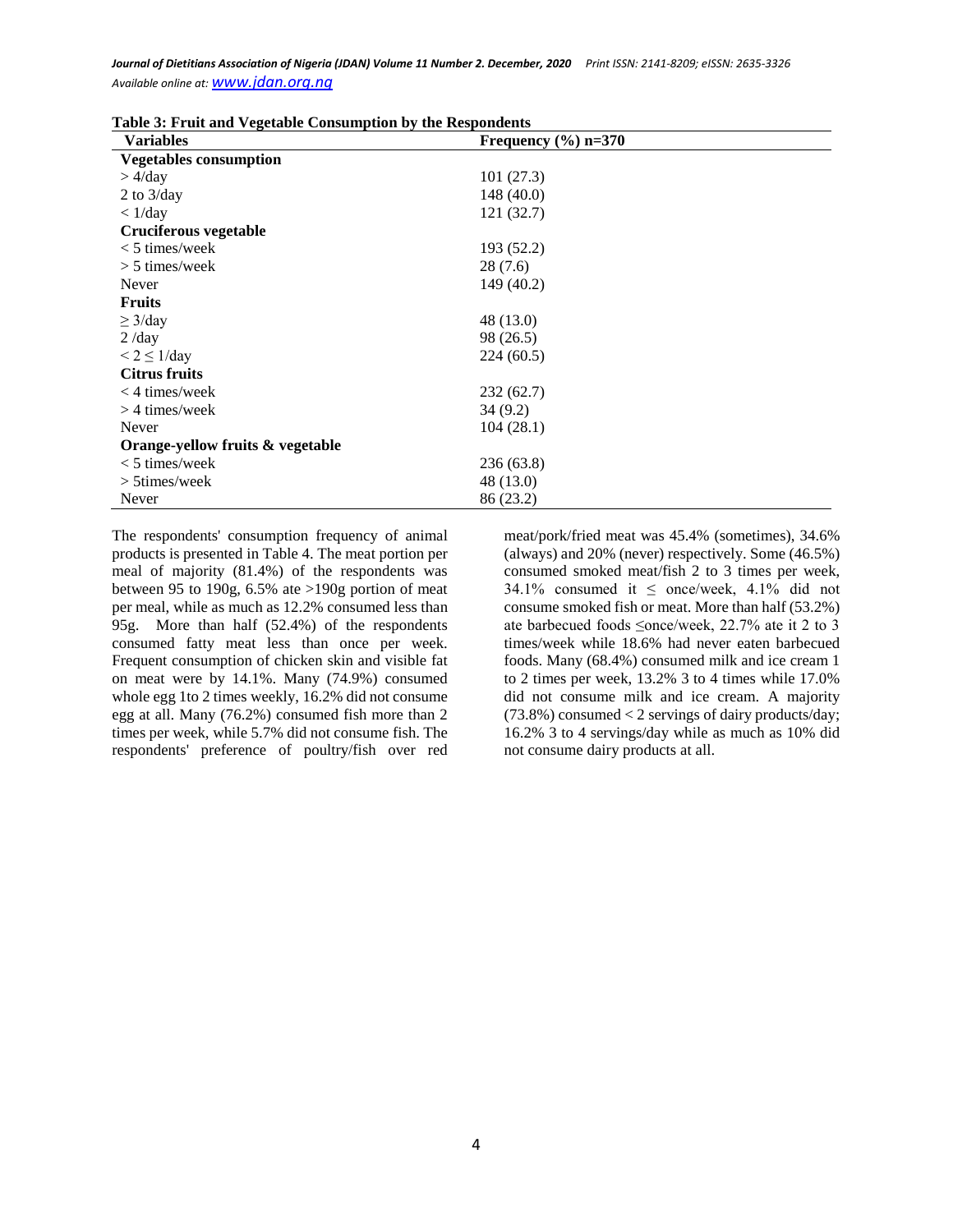| Table 4: Meat, Poultry, Fish and Dairy Foods Consumption by the Respondents |
|-----------------------------------------------------------------------------|
|-----------------------------------------------------------------------------|

| <b>Variables</b>                          | Frequency $(\% )$ |
|-------------------------------------------|-------------------|
| <b>Meat portion/meal</b>                  |                   |
| < 95g                                     | 45(12.2)          |
| 95 to 190g                                | 310 (81.4)        |
| >190g                                     | 24(6.5)           |
| <b>Consumption of fatty meat</b>          |                   |
| < once/week                               | 194 (52.4)        |
| 1 to 2 times/week                         | 89 (24.1)         |
| $\geq$ 3 times                            | 6(1.6)            |
| Never                                     | 81 (21.9)         |
| Chicken skin & visible fat                |                   |
| Never                                     | 147 (39.7)        |
| Sometimes                                 | 171 (46.2)        |
| Always                                    | 52(14.1)          |
| Weekly whole egg                          |                   |
| 1 to 2 times/week                         | 277 (74.9)        |
| 3 to 5 times/week                         | 33(8.9)           |
| Never                                     | 60(16.2)          |
| Fish                                      |                   |
| > twice/week                              | 282 (76.2)        |
| Once/week                                 | 38(10.3)          |
| Rarely                                    | 29(7.8)           |
| Never                                     | 21(5.7)           |
| Poultry/fish or red meat/pork/fried foods |                   |
| Never                                     | 74 (20.0)         |
| Sometimes                                 | 168 (45.4)        |
| Always                                    | 128 (34.6)        |
| <b>Smoked meat /fish</b>                  |                   |
| $\leq$ once/week                          | 126(34.1)         |
| 2 to 3 times/week                         | 172 (46.5)        |
| $>$ 3 times/week                          | 57 (15.4)         |
| Never                                     | 15(4.1)           |
| <b>Barbecued foods</b>                    |                   |
| $\le$ once/week                           | 197 (53.2)        |
| 2 to 3 times/week                         | 84 (22.7)         |
| $\geq$ 4 times/week                       | 20(5.4)           |
| Never                                     | 69 (18.6)         |
| Milk/ice cream                            |                   |
| Never                                     | 63 (17.0)         |
| 1 to 2times/week                          | 253 (68.4)        |
| 3 to 4times/week                          | 49 (13.2)         |
| $\geq$ 5times/week                        | 5(1.4)            |
| <b>Amount of dairy product</b>            |                   |
| $<$ 2 servings/day                        | 273 (73.8)        |
| 3 to 4 servings/day                       | 60(16.2)          |
| None                                      | 37(10.0)          |

Table 5 presents the staple, desserts and sweet consumption frequency of the respondents. Some (38.4) of respondents had their plates ¼ and ½ filled with grains/starches respectively; while 18.4% ate more than ½ a plate of grains/starches daily only 4.9% did not consume grains at all. An appreciable proportion (38.6%) always consumed whole grains while 7.8% rarely and did not consume whole grains

respectively. Many (67%) ate desserts while 33% did not. More than half (55.1%) consumed baked foods less than once per week; 19.5% 2 to 3x/week, 1.1% more than 4times/week and 24.3% did not consume baked foods. A good number (65.2%) took sweet 1 to 3 times a week,  $5.7\% \geq 4$  times/week while 29.2% did not.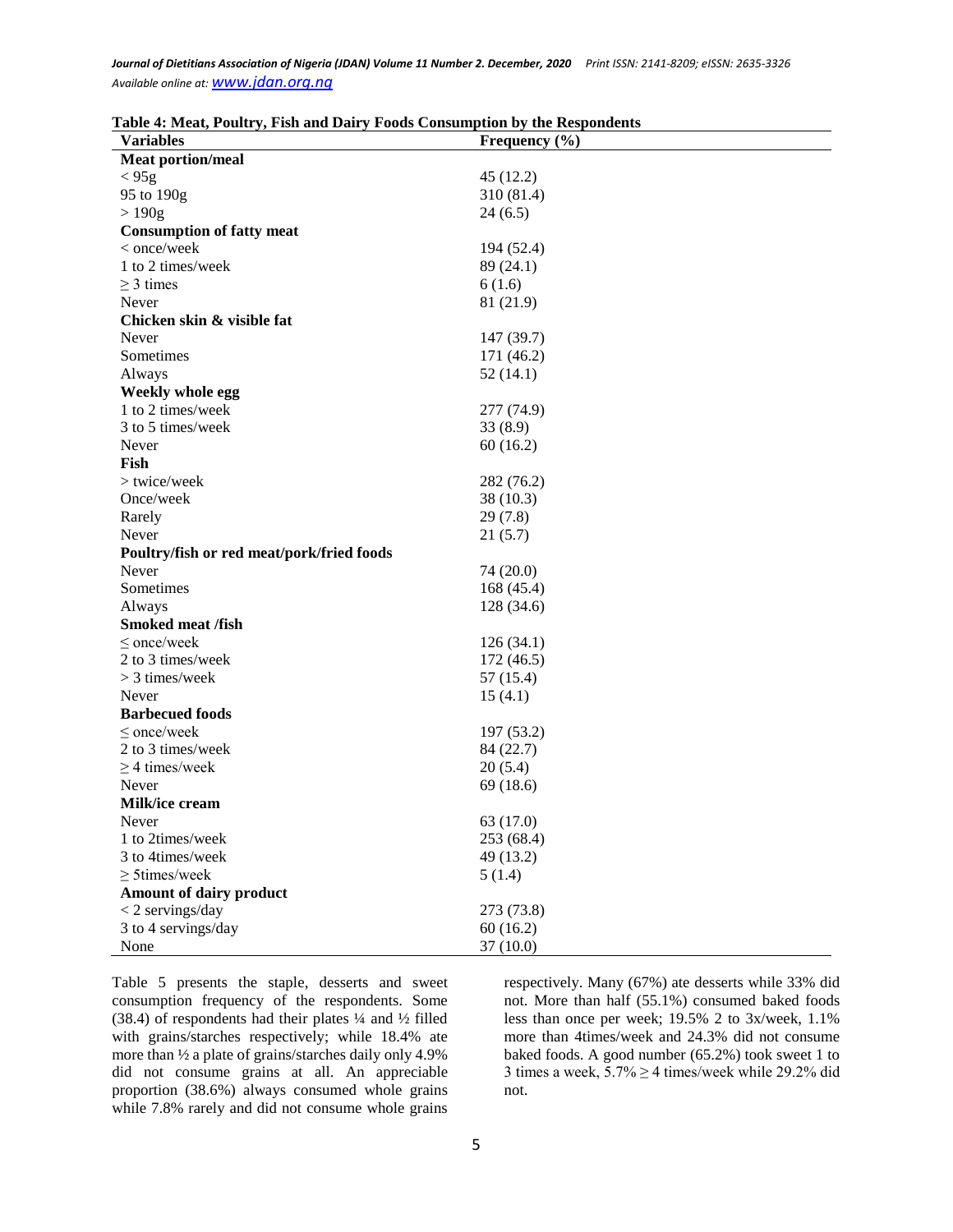| ***** * * * *** <b>p</b> ***,<br><b>Variables</b> | $\ldots$<br>Frequency $(\% )$ |
|---------------------------------------------------|-------------------------------|
| % of grains/starches per plate                    |                               |
| $\frac{1}{4}$ of plate                            | 142 (38.4)                    |
| $\frac{1}{2}$ of plate                            | 142 (38.4)                    |
| $>1/2$ of plate                                   | 68 (18.4)                     |
| None                                              | 18(4.9)                       |
| <b>Whole Grain</b>                                |                               |
| Always                                            | 143 (38.6)                    |
| Sometimes                                         | 169(45.7)                     |
| Rarely                                            | 29(7.8)                       |
| N <sub>0</sub>                                    | 29(7.8)                       |
| <b>Desserts</b>                                   |                               |
| $\leq$ twice/week                                 | 248(67.0)                     |
| <b>Baked foods</b>                                |                               |
| $\leq$ once/week                                  | 204(55.1)                     |
| 2 to 3 times/week                                 | 72(19.5)                      |
| $>$ 4 times/week                                  | 4(1.1)                        |
| Never                                             | 90(24.3)                      |
| <b>Sweets</b>                                     |                               |
| Never                                             | 108(29.2)                     |
| 1 to 3 times/week                                 | 241 (65.2)                    |
| $\geq$ 4 times/week                               | 21(5.7)                       |

**Table 5: Staple, Desserts and Sweet Consumption by Respondents**

Table 6 presents the consumption frequency of miscellaneous food items by the respondents. Many (63%) of the respondents consumed soups, broths and sauce  $\leq$  once/week and 26.5% had them >3 times/week. Many (78.4%) ate salted snacks  $\leq$ once/week and 63% hardly used table salt. Many

(63.8%) consumed non-hydrogenated vegetable oils and 21.6% consumed red oil. More than half (58.4%) consumed sweet drinks 1 to 2 times/week. Many (61.9%) took coffee  $\leq$  3 cups/week while 32.2% did not take coffee at all.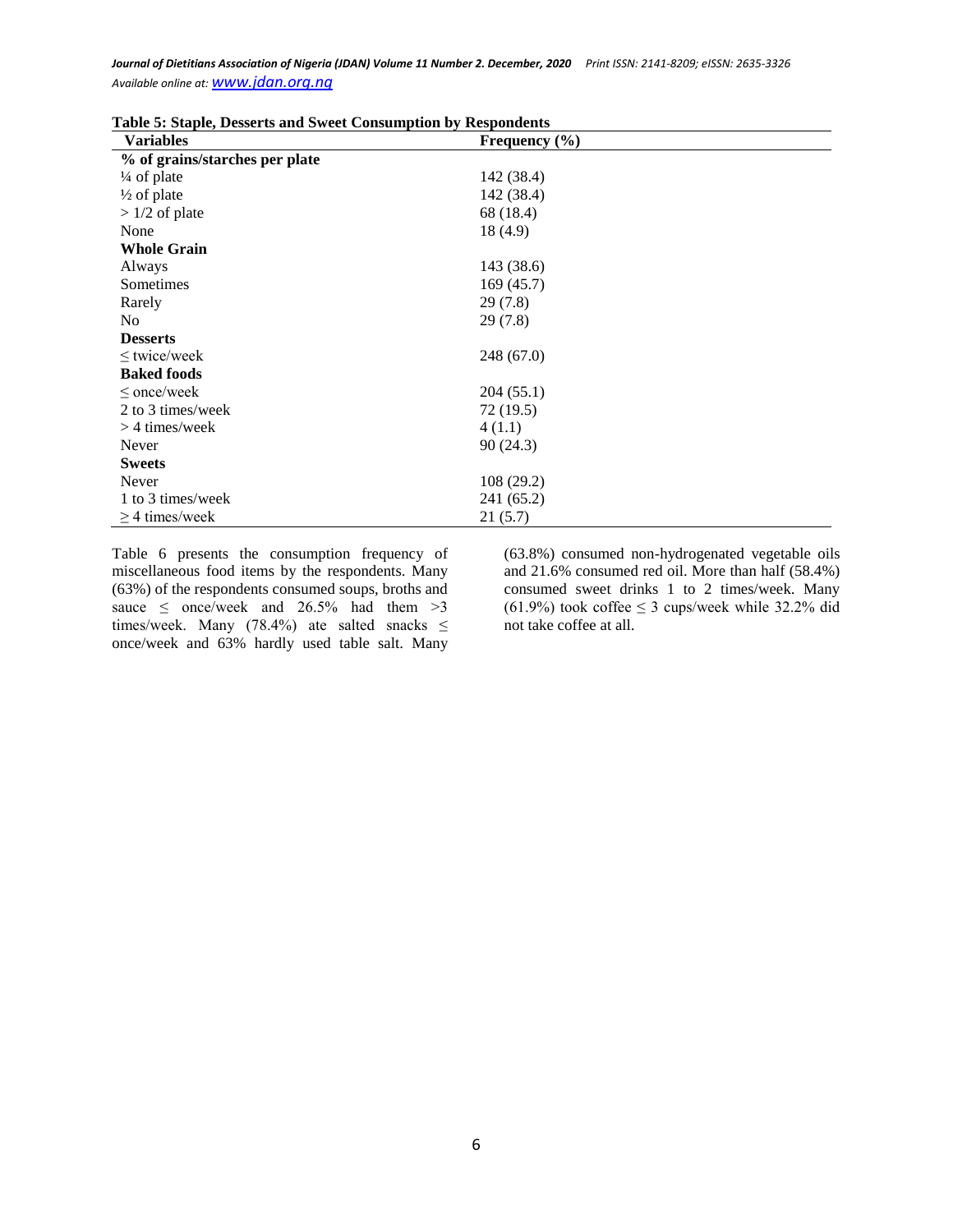| Frequency $(\% )$ |
|-------------------|
|                   |
| 233(63.0)         |
| 39(10.5)          |
| 98 (26.5)         |
|                   |
| 290 (78.4)        |
| 43(11.6)          |
| 37(10.0)          |
|                   |
| 55 (14.9)         |
| 233(63.0)         |
| 42(11.4)          |
| 40(10.8)          |
|                   |
| 236 (63.8)        |
| 80(21.6)          |
| 36(9.7)           |
| 18(4.9)           |
|                   |
| 26(7.0)           |
| 32(8.6)           |
| 216 (58.4)        |
| 96(26.0)          |
|                   |
| 229(61,9)         |
| 22(5.9)           |
| 119 (32.2)        |
|                   |
|                   |
| 123 (33.2)        |
| 222(60.0)         |
| 11(3.0)           |
| 14(3.8)           |
|                   |

**Table 6 Consumption of miscellaneous foods by the respondents**

\*NH= Non-hydrogenated

Table 7 shows that relationships exists between sociodemographic and economic characteristics, eating

habits and dietary practices of the respondents at  $p =$ 0.01.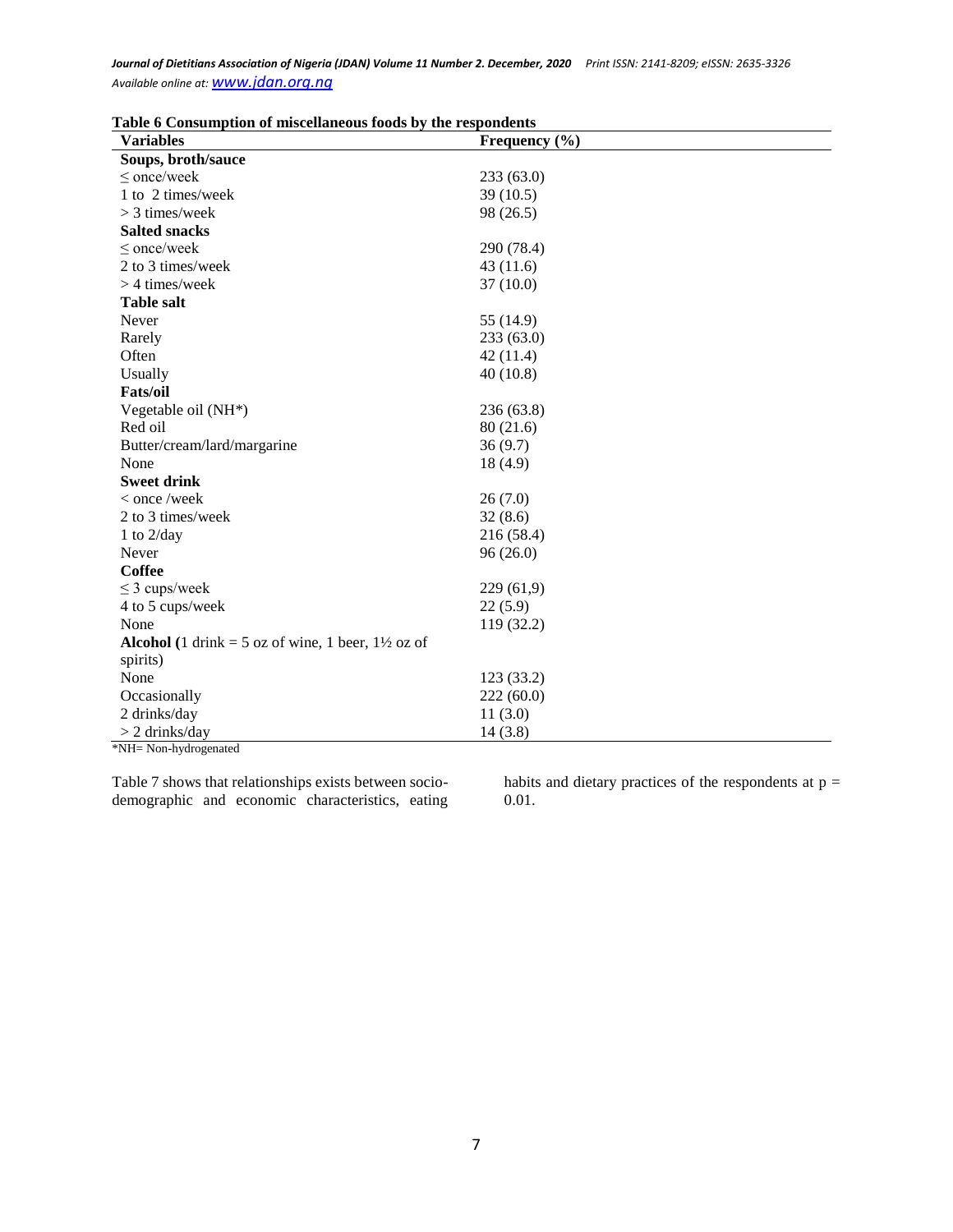| Socio-<br>demographic/<br>economic<br>characteristics | ргасисся от гезрописны<br><b>Eating habits</b> |                        |                        |                                         |                        | <b>Dietary practices</b> |                                     |                                      |                               |                         |
|-------------------------------------------------------|------------------------------------------------|------------------------|------------------------|-----------------------------------------|------------------------|--------------------------|-------------------------------------|--------------------------------------|-------------------------------|-------------------------|
|                                                       | <b>Frequency</b><br>of meal                    | <b>Snack</b><br>intake | Own<br>meal<br>Cooking | <b>Meals</b><br>cooked<br>by<br>another | Home<br>meal<br>intake | Eating<br>out            | food<br>supplement<br><b>Intake</b> | <b>Nutrition</b><br>facts<br>Reading | Weight<br>reduction<br>regime | Adequate<br>diet intake |
| Location                                              | $*297.2$                                       | $*131.2$               | $*105.6$               | $*12.0$                                 | $*114.4$               | $*188.4$                 | $*205.6$                            | $*41.6$                              | $*79.2$                       | $*91.0$                 |
| Age                                                   | $*38.6$                                        | $*315.0$               | $*206.2$               | $*312.2$                                | $*152.6$               | $*99.6$                  | $*19.6$                             | $*388.2$                             | $*105.2$                      | $*269.4$                |
| <b>Sex</b>                                            | $*95.6$                                        | $*54.2$                | $*366.8$               | $*192.4$                                | $*305.6$               | $*128.0$                 | $*46.6$                             | $*338.8$                             | $*63.4$                       | $*182.8$                |
| Marital status                                        | $*29.4$                                        | $*316.2$               | $*403.8$               | $*399.6$                                | $*334.2$               | $*95.8$                  | $*77.2$                             | $*485.6$                             | $*193.2$                      | $*338.2$                |
| Family type                                           | $*478.6$                                       | $*86.4$                | $*397.4$               | $*81.8$                                 | $*390.8$               | $*405.0$                 | $*352.0$                            | $*498.0$                             | $*196.2$                      | $*170.2$                |
| Family size                                           | $*54.2$                                        | $*313.8$               | $*154.2$               | $*287.0$                                | $*108.4$               | $*86.4$                  | $*95.8$                             | $*284.6$                             | $*149.8$                      | $*1099.0$               |
| Religion                                              | $*562.6$                                       | $*170.4$               | $*442.8$               | $*128.8$                                | $*447.6$               | $*443.6$                 | $*432.6$                            | $*168.4$                             | $*268.0$                      | $*602.2$                |
| Ethnicity                                             | $*539.6$                                       | $*144.4$               | $*423.0$               | $*104.2$                                | $*426.4$               | $*461.2$                 | $*409.6$                            | $*160.8$                             | $*209.4$                      | $*203.4$                |
| Education                                             | $*721.6$                                       | $*693.4$               | $*435.4$               | $*554.4$                                | $*383.0$               | $*454.2$                 | $*585.8$                            | $*412.6$                             | 572.2*                        | $*391.6$                |
| Occupation                                            | $*570.6$                                       | $*617.6$               | $*502.6$               | $*525.0$                                | $*504.6$               | $*411.8$                 | $*558.0$                            | $*420.2$                             | *538.0                        | $*368.6$                |
| Income                                                | $*515.6$                                       | $*513.0$               | $*477.6$               | $*459.2$                                | $*470.0$               | $*418.0$                 | 278.4                               | $*426.6$                             | *458.2                        | $*345.2$                |

| Table 7 Relationship between Socio-demographic and economic characteristics, eating habits and dietary |  |
|--------------------------------------------------------------------------------------------------------|--|
| practices of respondents                                                                               |  |

\*Relationship exists when Chi-cal > Chi-tab at p value =  $0.01$ 

#### **DISCUSSION**

Many respondents ate  $\geq$ 3 meals /day. This result was similar to Naja et al*.*[8] and could mean that the respondents were food secured. Frequent eating can be an upshot to eating little and nibbling which can compensate for nutrient deficiencies/excesses, shift food consumption earlier in the day and increase the amount of carbohydrate relative to fat as reported by Kirk and Cursiter, [9]. Increased meal frequency had beneficial reduction in various blood markers of health (LDL, TCHO and insulin), and nutritional status even when confounding factors like BMI, cigarette smoking, physical activity and dietary intake were taken into account [10, 11]. The respondents that had 1-2 meals per day may be at risk of overweight as reported by Garg, Rajesh and Kuma [12] found more meal skippers to be overweight. Many of the respondents did not consume between meals may be because of fear of weight gain. Bellisle[11]reported that eating between meals helps people with little appetite to eat enough, provides regular food for the muscles of physically active people, prevents the discomfort experienced after consuming large meals, spread nutrients absorption evenly throughout the day, as well as help people control their caloric intake effectively. Many respondents cooked their meal from scratch, ate food prepared by other people less frequently and consumed home meals > 3 times/week, so can easily conform to nutrition recommendation. This was inconstant with the report of Alkerwi, Crichton, Herbert & James [13]. When age, sex, socioeconomic status and lifestyle factors were controlled, daily consumption of ready-made foods was associated with higher energy intake and poor compliance with nutritional recommendations [13]. Increased consumption of ready-made foods will also imply consumption of large amounts of sodium added

to foods by the food industry and restaurants. The number that consumed fast foods was higher than that reported by Naja et al. [8] but lower than those in Awosan et al. [14]. Too many meals away from home is associated with risk of overweight/obesity [13]. People who ate fast foods more often consumed more calories, fat, soft drinks, less milk, fewer fruits and vegetables and have high body weight and fat [15].

The main reasons for eating-out by the study respondents in descending order were ceremonies, busy schedule, and far from home (Table 3.2). This is in consonance with [11] which elaborated that reasons for eating out are complex and involve a combination of cultural, social, religious, practical and personal influence. More than half of the respondents took food supplements ≥ twice a week. Bender, Levy, Schacker and Yettey[16] reported a slight decrease of supplement use among adults but more intense among individuals with health problems and those who perceived their health as very good, implying that supplement usage is behavior linked and can be changed. Although Stratton, Green and Elu[17] underscored the benefits of supplement use on patients with low BMI, some dietary supplements may have side effects, interact with diabetes treatment or increase the risk of kidney problems [18]. Many respondents read and understand nutrition fact. This was consistent with Levy and Fein [19]. This knowledge will allow for more effective use of dietary guidance and informed choices. Lando and Lo [20] reported significant influence of nutrition labeling on consumer purchasing behavior and informed choices. The number that was undecided on weight loss was lower than that reported by Unyime et al. [21]. Those that desired weight reduction may be those that were overweight or obese and knew that excess weight is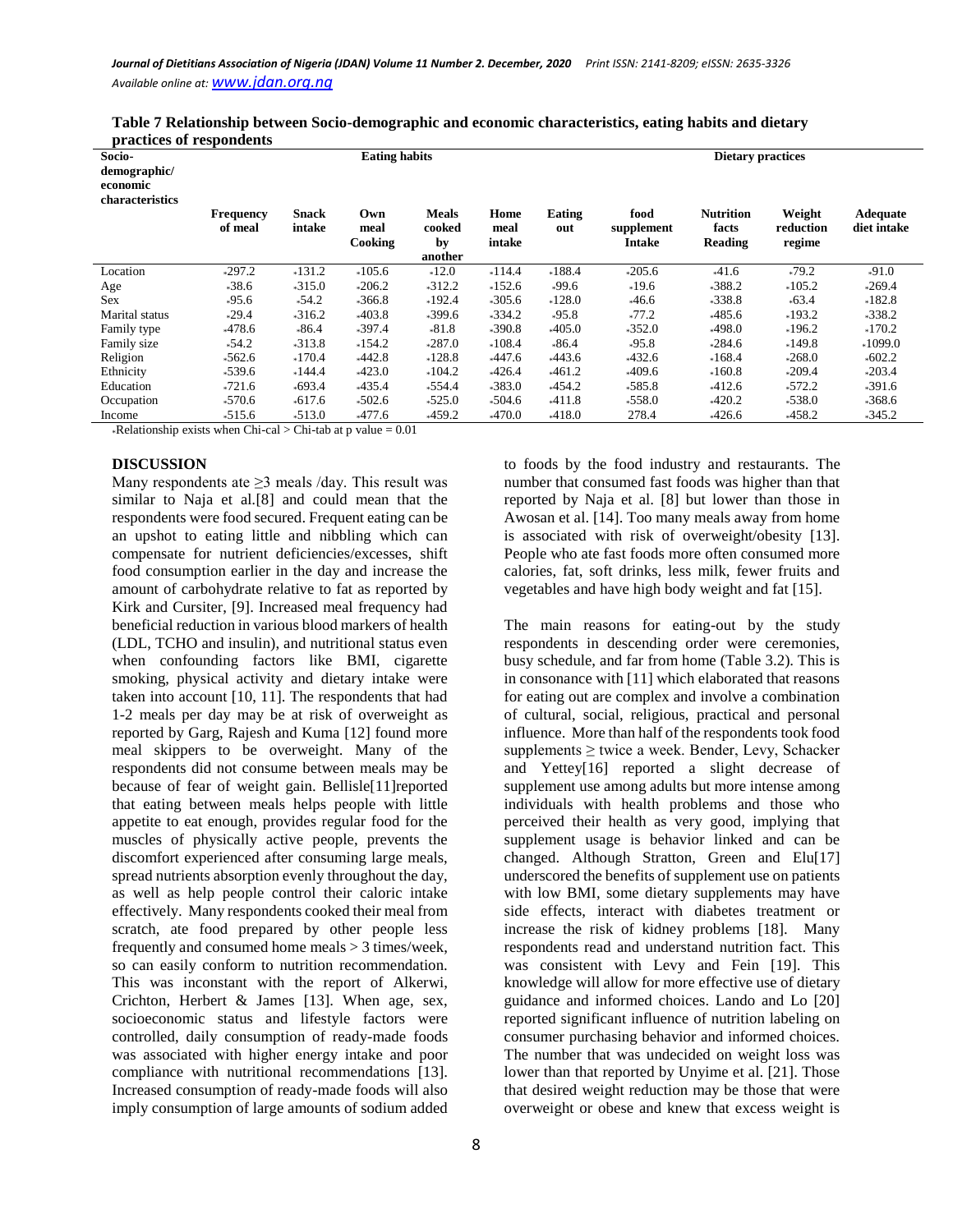detrimental in T2D. Loss of weight in overweight diabetics decreases the risk of diabetes complications [22], and has a beneficial effect on insulin resistance, blood pressure, TG, LDL and HDL levels [23].Weight loss (>3% body weight) yields greater reduction in risk factors for diabetes [24], readmission [25], and overweight people were more likely to be diabetic [26]. Rolfes et al. [27] reported a relationship between excessive weight and some form of cancers. Bouchard et al. [28] recommended that diabetic patients with normal weight should choose foods from starches, vegetables, fruits, and protein, while limiting the number of fats daily. Almost half of the respondents claimed that they consume adequate diet, this could mean better health outcome. The beneficial effect of adequate diet is well documented [26].

The respondents' that consumed vegetables was higher than those reported by Awosan et al. [14]. Vegetables contained large amounts of micronutrients, phytochemicals, antioxidants and dietary fiber and have been associated with reduced risk of many diseases [27]. Increasing dietary fiber in the diet of T2DM patients is beneficial as a management strategy [29]. The frequency of consumption of cruciferous vegetables by the respondents was minimal. Cruciferous vegetables have been linked to many health benefits and are called cancer killers [30]. Many respondents consumed fruits more frequently than those in Awosan et al. [14]. Higher intakes of fruits and vegetables were associated with improved blood glucose control and lower risk of developing T2D [31]. Turker et al. [32] had highlighted the benefits of fruits and vegetables. Mohammad [26] have associated orange-yellow fruits and vegetables with optimum health, lower blood pressure, lower LDL, decreased risk of T2D, reduced weight gain, prevention of malnutrition and various chronic diseases. Recently they have been shown to make people happy [33].

Most respondents consumed meat higher than those in Naja et al. [8]. Quintana et al. [34] linked the increased risk of cardiovascular diseases, DM, obesity, cognitive decline, cancer and mortality on daily consumption of red meat (1-2 servings/day). Hu et al. [35] reported that substituting whole grains, nuts, low- fat, dairy, fish and poultry (listed in order of effectiveness) for meat substantially lowered diabetes risk. More respondents consumed fatty meat, chicken skin or visible fat on meat less than once per week. Poultry without skin has less saturated fat and cholesterol and can, therefore, reduce the risk for heart disease [36]. High-fat diets hinders insulin action while low-fat diets, reduce meats, high-fat dairy products, and oils and increase grains, legumes, fruits, and vegetables

enhances insulin performance [37]. Many respondents consumed whole egg 1-2 times weekly. Weggemans, Zock, and Katan[38] suggested a positive association between higher egg intake and elevated blood glucose, increased risk of T2DM or CVD, egg is a major source of cholesterol but also a very good source of protein and healthy fats. The respondents' consumption of egg will not constitute health hazard since it has been established that moderate egg intake shows no adverse effect on risk of T2DM in middle-aged and older men [39]. Many respondents ate fish more than 2 times per week. Fish oils and fish are very effective in reducing CHD risk [40] and T2DM [36]; the higher the dose, the greater the effect [41]. The respondents preference of poultry/fish over red meat/pork/fried could mean better management of diabetes as fish are high in healthy fats/oils containing Alpha lipoic acid (ALA) that have healing effects on neuropathy and can control insulin resistance [36, 27]. The respondents that consumed smoked meat/fish and barbecued foods were less than those reported in Awosan et al. [14]. Changes in the cooking methods have been demonstrated to reduce the risk of T2D and dry cooking can produce advanced glycation end-products (AGES) whose higher levels have been linked to insulin resistance, stress on the body cells and inflammation [41]. Evidence suggests that cooking meat, poultry, and fish at high temperature causes carcinogens to form on food surfaces [42]. Respondents that consumed dairy products especially skim will have calcium and some vitamins in addition to proteins intakes. Forouhi [43] revealed that dairy products have a protective effect on T2DM whereas alcohol/margarine are associated with greater risk.

The respondents that consumed whole grains were higher than those that consumed refined grains in Naja et al. [8]. This may be because of cultural differences. Consumption of whole grains/legumes was associated with improves glycemic control, reduced glycosylated hemoglobin, blood pressure, heart rate, risk of CHD, better levels of cardio-metabolic risk factors, lower risks of DM [44]. Increased consumption of refined grains increases the risk of DM [35]. The high percentage that consumed desserts was worrisome as desserts contain a lot of sugar. More than half of the study respondents consumed baked foods less than once per week. This will mean reduced intake of salts, saturated fats and trans-fats as baked foods are known to contain surplus amounts of these substances that can increase the risk of chronic diseases. There is evidence that low saturated fat diet will improve glycemic control and reduce cardiovascular risk factors in patients with diabetes T2D [45]. More respondents took sweet 1to 3times/week. This may mean inadequate information on diabetes management or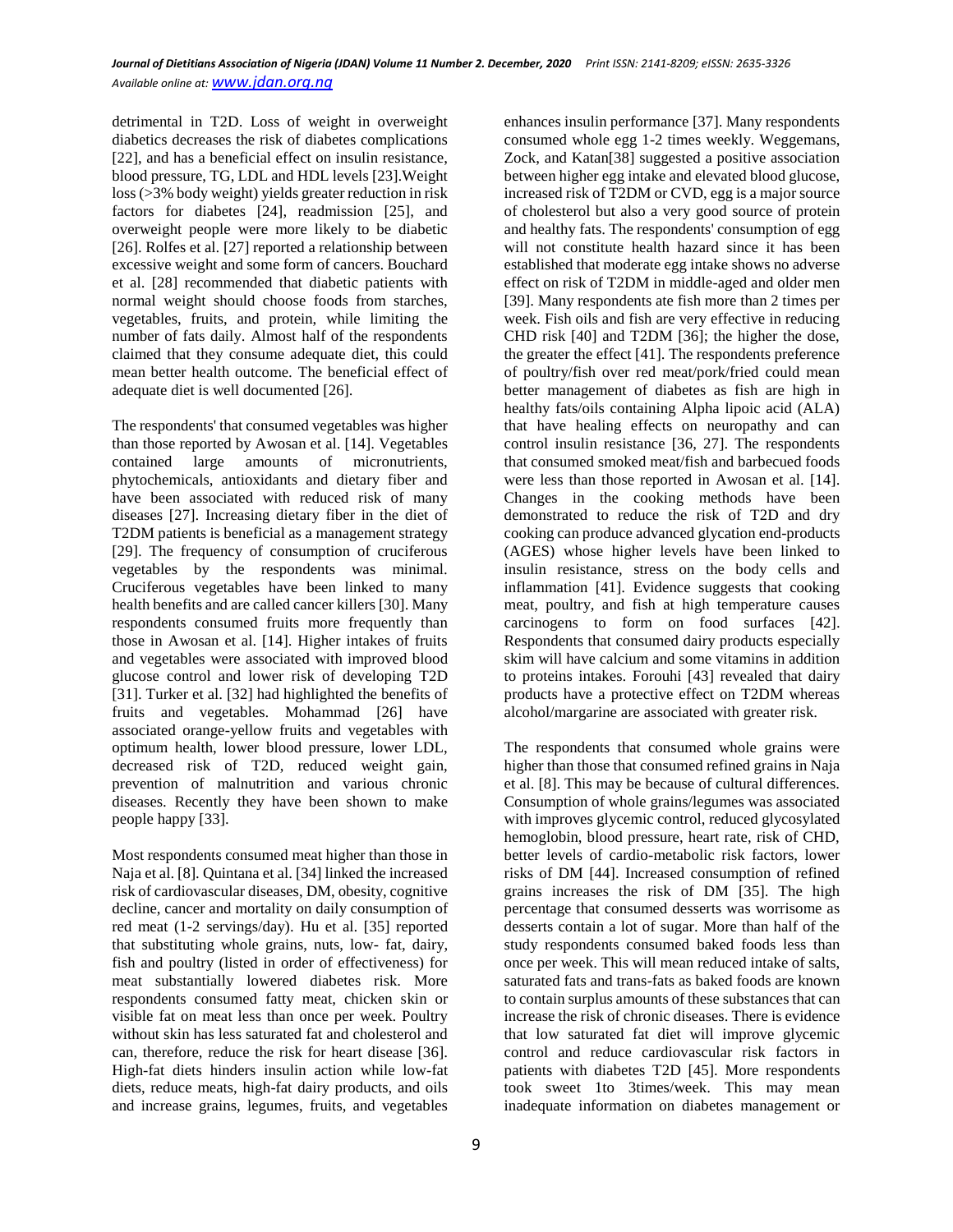poor compliance to dietary counseling. Diets rich in candy were associated with bone losses and increased odds of T2D [8].

More respondents consumed sweet drinks than those reported in Awosan et al. [14]. Although sugarsweetened beverages (SSB) have been associated with weight gain and increased risk of DM [46], diabetics should not avoid sweetened drinks but they should espouse the quantity and frequency with their other dietary intakes and activities. The high percentage that consumed coffee could be because of the proliferation of supplements with herbal coffee and teas as coffee is not an indigenous drink in the study area. Diets containing caffeine have been associated with bone losses [32, 47].

More respondents consumed soups, broths and sauce  $\leq$  once/week. The type of soups consumed matters. Indigenous soups with more vegetables and less fat is beneficial to health than western soups made of more salt, oil, and fats. The seldom use of table salt by an appreciable proportion could be because they were aware of the negative effect of added salt to health. Increasing dietary salts intakes are associated with increased blood pressure [48] and bone losses [48-50]. The consumption of non-hydrogenated vegetable oils by more respondents could be that they were informed on the beneficial effect of non-hydrogenated vegetable oils since hydrogenation changes the liquid vegetable oil to solid cholesterol-raising saturated trans-fats. Increased consumption of saturated fats/trans-fat increases LDL, TG, and TCHOL to HDL ratio, lower HDL levels, and cause endothelial dysfunction [50- 51].

The eating habits and dietary practices of the respondents were related to the socio-demographic and economic characteristics selected. Yusuke [52] reported relationship between socioeconomic characteristics and nutritional status of subjects.

## **CONCLUSION**

Although an appreciable proportion of the diabetics could make informed choices and conform to some dietary guidelines for adequate nutrition, the proportion that had poor eating habits and practices were considerably significant and related to their socio-demographic and economic characteristics.

## **REFERENCES**

Shepherd, J., Harden, A., Rees, R., Brunton, G., Garcia, J., Oliver, S., et al. (2006). Young people and healthy eating : A systematic review of research on barriers and facilitators. *Health Education Resource,* 21, 239–57.

- 2 McCabe, M.P., & Ricciardelli, L.A. (2003). Body image and strategies to lose weight and increase muscle among boys and girls. *Health Psychology,* 22, 39–46.
- 3 European Public Health and Agriculture Consortium (EPHAC). (2012) Position on the future of the Common Agricultural Policy (CAP) Towards a healthier, more sustainable CAP Diet-related non-communicable diseases in Europe Retrieved from [www.equitychannel.net](http://www.equitychannel.net/)
- 4 Henry-Unaeze, H.N., Ngwu, E.K., and Nwamarah, J.U. (2019). Association of demographic and socio-economic characteristics with body mass index of outpatient diabetic adults attending a tertiary health facility in Enugu, Nigeria. Diabetes and Metabolic Syndrome: Clinical Research and Reviews, 13 (2), 1071-1076.
- 5 Helpage (2012) Non-communicable disease: Let's get older people on the health agenda/campaigns, Retrieved from [www.helpage.org/get-invoved/campaigns/non](http://www.helpage.org/get-invoved/campaigns/non-communicable-diseasee-lets-get-older-people-on-the-health-agenda/)[communicable-diseasee-lets-get-older-people](http://www.helpage.org/get-invoved/campaigns/non-communicable-diseasee-lets-get-older-people-on-the-health-agenda/)[on-the-health-agenda/](http://www.helpage.org/get-invoved/campaigns/non-communicable-diseasee-lets-get-older-people-on-the-health-agenda/)
- 6 Keen, A. (2012), Non-communicable disease: a growing challenge (pp 1) London : *Foodstep*  87Tearfund Retrieved from http:/[/www.tearfund.org/tilz](http://www.tearfund.org/tilz)
- 7 Henry-Unaeze, H.N., and Ngwu, E.K., (2018). Chemical composition, organoleptic and storage attributes of African yam bean and corn flour blends; nutritional status and glycemic response of diabetic adults fed the blends. PhD thesis of the Department of Nutrition and Dietetics, University of Nigeria Nsukka.
- 8 Naja, F., Hwalla, N., Hani, L., Salem, M., Azar-Sami, T., Zeidan, M.,… Nasreddine, L.(2012). Dietary patterns and odds of type 2 diabetes in Beirut, Lebanon: a case-control study. *Nutrition and metabolism*, *19*, 111.
- 9 Kirk, T.R. and Cursiter, M.C. (1999) Long-term snacking intervention did not lead to weight gain in free-living man. *Scandinavian Journal of Nutrition, 2*(Suppl 34), 3-17.
- 10 La Bounty, P.M., Campbell, B. I., Wilson, J., G., Elfego, B.J., Kleiner, S.M., Kreider, R. R.… Antonio Jose (2011). International Society of Sports Nutrition Position stand: meal frequency. *Journal of International Society of Sports Nutrition*, *8*(4), 4.
- 11 Bellisle, F. (2007). Is eating, between meals good for our health? *European Food information Council Review (EUFIC).* Retrieved from http:/[/www.eufic.orglarticle/en/expid/review.](http://www.eufic.orglarticle/en/expid/review.-eating-between-meals-health/) [eating-between-meals-health/](http://www.eufic.orglarticle/en/expid/review.-eating-between-meals-health/)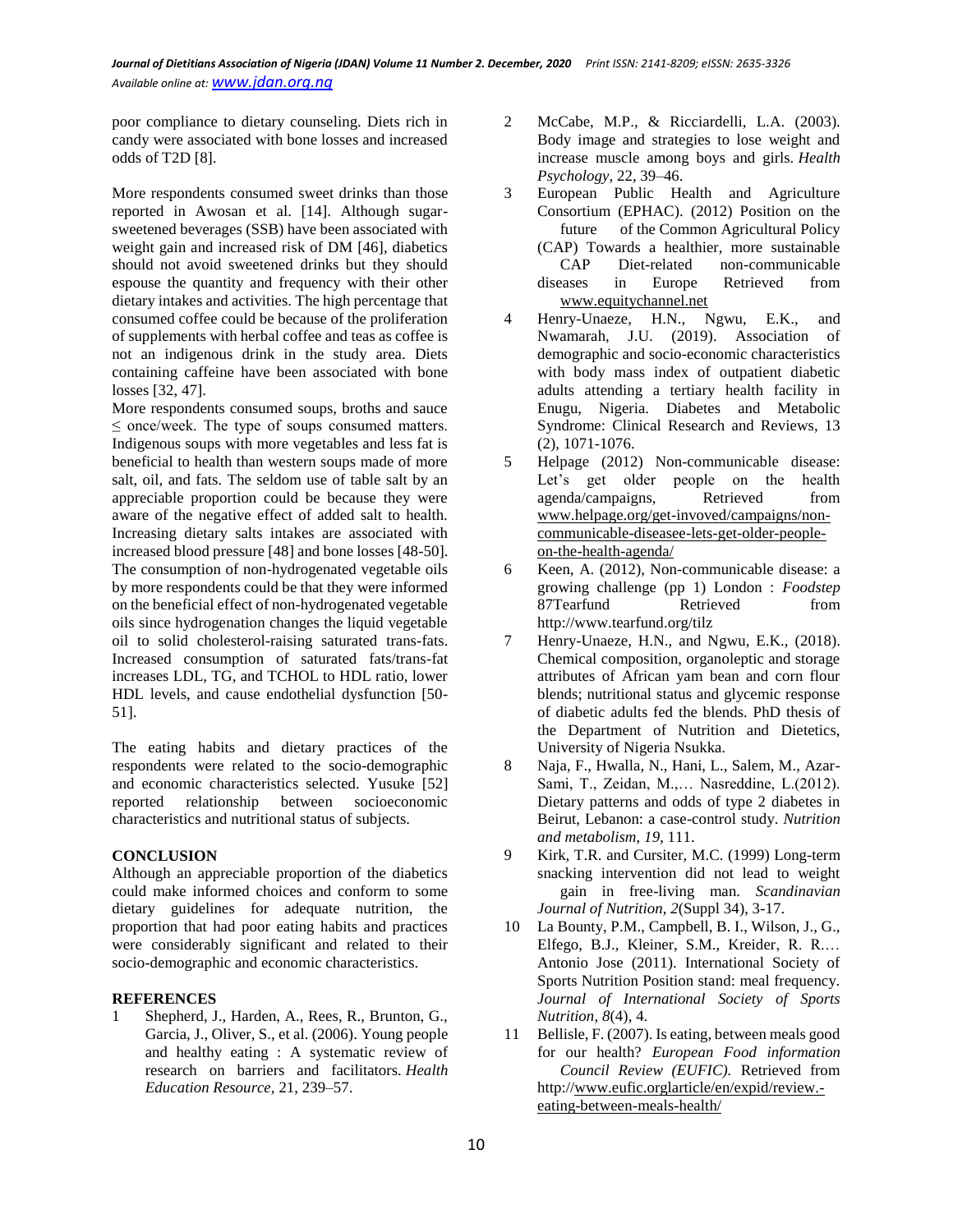- 12 Garg, M., Rajesh, V. and Kuma, P. (2014). Effect of Breakfast skipping on nutritional status and school performance of 10-16years old children of Udupi District. *Health and Population.Perspectives and Issues*, *37*(3and4), 98-117.
- 13 Alkerwi, A., Crichton, G., Herbert, E, and James, K. (2015). Consumption of ready-made meals and increased risk of obesity finds from the observation of cardiovascular risk factors in Luxembourg (ORISCAV-LUX) study. *British Journal of Nutrition,113*(2), 270-277.
- 14 Awosan, K.J., Ibrahim, M.T.O, Essien, E., Yusuf, A.A. and Okolo, A. (2014). Dietary pattern, lifestyle, nutritional status and prevalence of hypertension among traders in Sokoto Central market, Sokoto Nigeria. *International Journal of Nutrition and metabolism,6*(1), 9-17.
- 15 The Keystone Center (2006). *The Keystone Forum on away-from-home foods: Opportunities for preventing weight gain and obesity* final report, Washington, D.C.
- 16 Bender, M.M., Levy, A.S., Schacker, R.E. and Yettey, E.A. (1992). Trends in prevalence and magnitude of vitamin and mineral supplement usage and correlation with health status. *Journal of the American Dietetic Association. 92*(9), 1096-110.
- 17 Stralton, R.J., Green, C.J., and Elu, M. (2003). *Disease-related malnutrition: An evidencebased approach to treatment*. Wallingford, UK: CABI publishing.
- 18 National Institution of Health NIH, (2014). Diabetes and dietary supplements: In Depth, National Centre for Complementary and Integrative Health US Department of Health and Human Services, National Institution of Health. Retrieved from [https://nccih.nih.gov/health/diabetes/supple](https://nccih.nih.gov/health/diabetes/supplements) [ments](https://nccih.nih.gov/health/diabetes/supplements)
- 19 Levy, A.S. and Fein, S.B. (1998). Consumers ability to perform tasks using nutrition labels. *Journal of Nutrition Education*, *30*(4), 210- 217.
- 20 Lando, A. and Lo, S. (2013). Jingle-largeportion-size and dual-column nutrition labeling may help consumers make more healthful choices. *Journal of the Academy of Nutrition and Dietetics113*(2):241-250
- 21 Unyime, S.J., Babatunde, G.O., Opara, M.C., Olayinka, A.E., Bawa, P. and Una, A. (2014). Determinants of diabetes knowledge in a cohort of Nigerian diabetics. *Journal of Diabetes and Metabolic Disorders*, *13*, 39.
- 22 Steyn, N.P., Mann, J, Bennett, P.H., Temple, N., Zimmet, P., Tuomilehto, J.,…, Louheranta, A. (2003) Diet, nutrition and the prevention of type 2 diabetes *Public Health Nutrition,7*(1A), 147- 165.
- 23 National Cholesterol Education Program (NCEP, 2002). Third Report of the National Cholesterol Education Program Expert Panel on Detection, Evaluation and Treatment of High Blood Cholesterol in Adults (Adult treatment Panel III) final report. *Circulation*, 106(25), 3143-3421.
- 24 Pereault, Leigh, Yongma, Sam Dagogo-Jack, Edward Horton, David Mareso, Jil Crandall, Elizabeth Baret-Connor and (2008) Diabetes Prevention Program 2008. *Diabetes care*, *31*(7), 1416-1421.
- 25 Allaudeen, N., Vidyarthi, A., Maselli, J. and Auerbach, A. (2011). Redefining readmission risk factors for general medicine patients. *Journal of Hospital. Medicine,6*(2), 54-60.
- 26 Mohammed, A. (2014). The prevention and control of type 2 diabetes by changing lifestyle and dietary pattern. *Journal of Education Health Promotion,3*(1), 21.
- 27 Rolfes, S.R., Pinna, K. and Whitney, E. (2006). Nutrition and Diabetes Mellitus In *Understanding Normal and Clinical Nutrition*  $(7<sup>th</sup>$  ed., pp790-813; 830-31). Belmont USA: Thomson Wadswortg Higher Education.
- 28 Bouchard, C., Tremblay, A., LeBlanc, C., Lortie, G., Savard, R. and Theriault, G. A. (1983) Method to asses s energy expenditure in children and adults. *American Journal of Clinical Nutrition,37*, 461–7.
- 29 Post, R.E., Mainous,A.G. 3rd, King, D.E. and Simpson, K.N. (2012). Dietary fiber for the treatment of type 2 diabetes mellitus: A metaanalysis. *Journal of American Board of Family Medicine [JABFM],25*(1), 16-23.
- 30 Magee, E. (2017). The super-vegetable: Cruciferous vegetables Retrieved from http:/[/www.web.med.com/.](http://www.web.med.com/)
- 31 Liu, S., Serduta, M. and Janket, S.J. (2004). A prospective study of fruits and vegetables intake and the risk of type 2 diabetes in women. *Diabetes care,* 27, (12), 2993-2996.
- 32 Tucker, K.L., Chen, H., Hannann, M.T., Cupples, L.A., Wilson, P.W., Felson, D.T. and Kiel, D.P. (2002). Bone mineral density and dietary patterns in older adults: The Framingham Osteoporosis Study. *American Journal of Clinical Nutrition,76*, 245-252.
- 33 Mujcic, R. and Oswald A.J. (2016). Evolution of wellbeing and happiness after increases in consumption of fruits and vegetables.